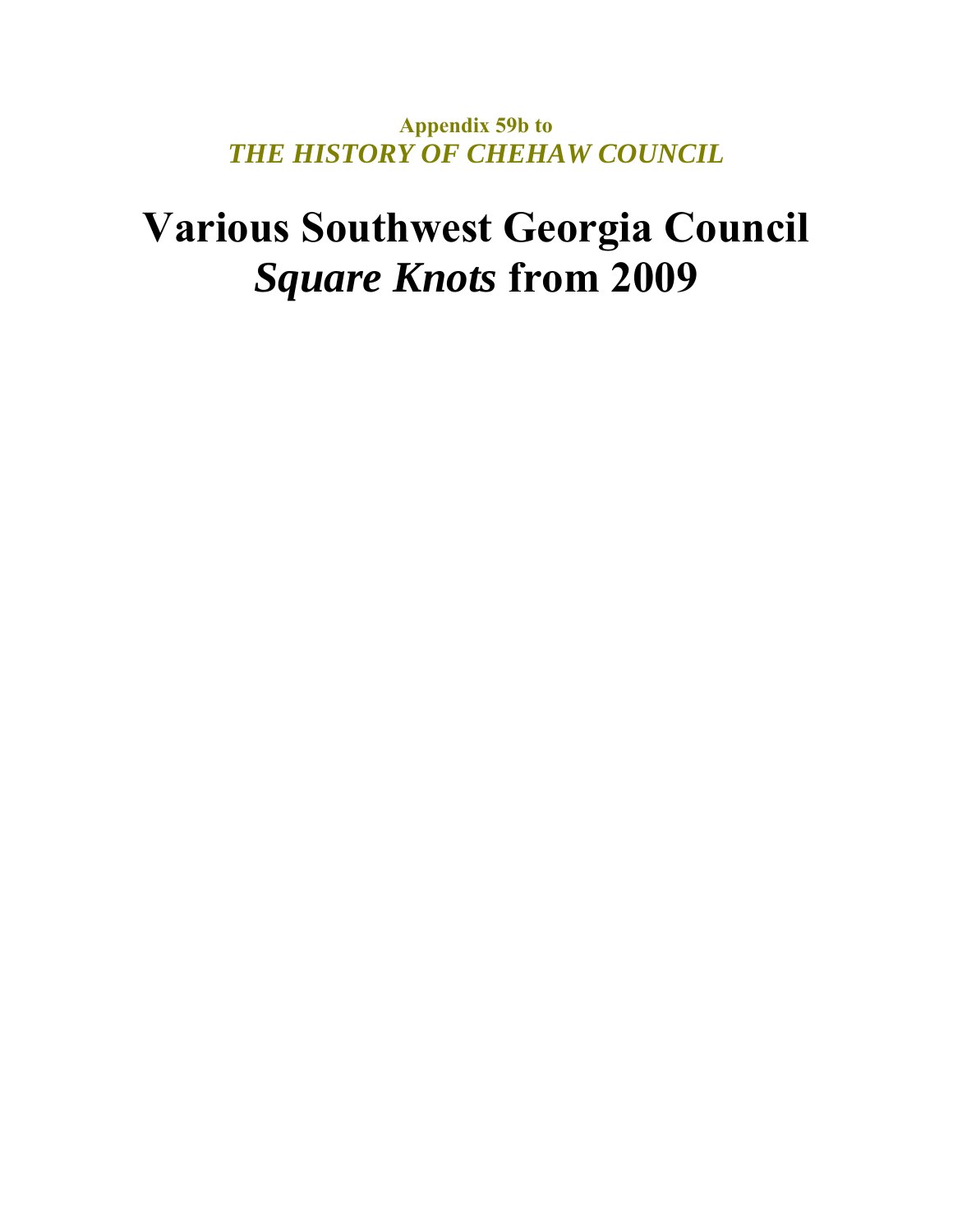

### **Newsletter for Chehaw Council of Boy Scouts of America**



**May 2009 Edition Website: www.swgabsa.org** 



As we move into a year that is going to be very difficult in a lot of ways, there are some bright spots. One of those bright spots is Scouting. Our Chehaw Council is a great place to be in 2009. As the ominous clouds loom overhead and we brace for the storm you can be sure that for Southwest Georgia, the Chehaw Council is your safe haven. The calendar is loaded and the programs we offer will continue to bring some sense of normalcy to the lives of our young Scouts. The new Scouting Service Center (aka scout office) is open and almost fully staffed – a big thank you to all that made this possible. As with the National office, the focus is on supporting our Scout units. The economic forecasters all seem to be consistent in that they say we should start seeing improvements late in 2009, but really notice it in 2010. Hmm … interesting that 2010 is also the year of Scouting's  $100<sup>th</sup>$  anniversary. We're all part of a great family and I know you agree or you would not be reading The Square Knot. Our family spread may cover 17 counties and a lot of us might not have met each other, but there is no denying that we have a superb collection of Scouts, Scouters and other volunteers, and professional staff. Thank you for all that you do!

YIS, Joe Najjar Board President



#### TVVVVVVVVVVVVVVVVVVVVVVVVVV

From the Commissioner

2009 promises to be a year that will see us as an organization that will experience significant prosperity and growth. Scouting is and will always be a guiding force in shaping the youth of today and turning them into becoming great leaders for this area and the country.

The office of Commissioner is standing ready to ensure that every unit, and every child that is registered in scouting in the Chehaw Council has the opportunity to be part of a quality program that is second to none.

As we are small in numbers at this time, we are in the process of making great strides in supporting our program. We are in the process of assigning commissioners to units, starting with the units that are in need of extra support, but we are here for everyone.

encourage everyone to log onto www.scouting.org/ myscouting and create an account so that you will have access to all of the latest training and updates.

As your Council Commissioner, I need the support of every registered volunteer in the council. Some of the program changes that are coming from national will have an effect on everyone, but I believe they will make us stronger. We will be sharing this info with you at roundtables and other meetings.

I look forward to working with each and every one of you this year, and together we will accomplish our on common goal: to provide a quality program for all available youth in Southwest Georgia.

If you have any questions or concerns, please contact me anytime.

2<del>7000000000000000000000000</del>

Bennie Hall Council Commissioner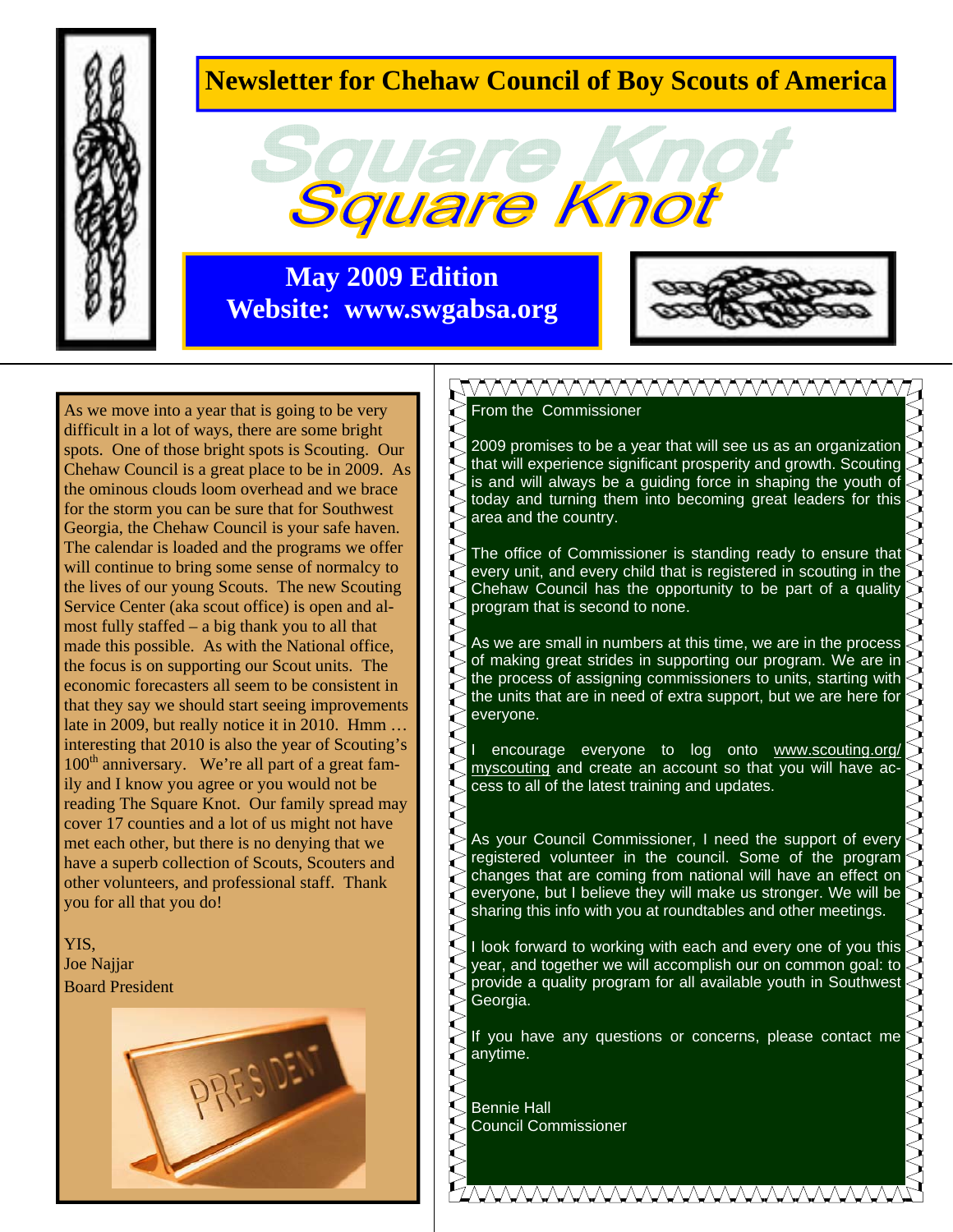#### Dear Scouters:

What an interesting time we live in here in Southwest Georgia. As our community faces some challenges I would like to take the opportunity to tell you about what is going on here at your Chehaw Council.

First, let me tell you about your new Lem Griffin Scout Service Center. We plan to have more inventory at our Scout Shop, and with our new computer system we will now know when we are low on a certain item so we can make sure that we keep key items in stock at all times. The service center is also an education facility, capable of group training or individual training as needed. If a new leader comes in and needs help we will be able to help them in many ways from learning how to set up a "myscouting" account to youth protection training.

Second, let me tell you about our continued efforts at serving units in the field. We have brought on a new District Executive in January, her name is Jade Powell, she will be serving the Throneteeska District. We also have a new Trading Post Manager who will be working full time to provide customer support and service to our front end operations. Our trading post manager is Mrs Sherry Hochstetler. Our work continues at building a stronger Commissioner staff thanks to the leadership of our Council Commissioner Bennie Hall.

Lastly, our most important area continued improvement, and adding additional needed programs for our youth. Thanks to the leadership of Paul Sumner and his band of program volunteers. We look to add some new programs such as National Youth Leader Training (NYLT) for our older boys, to Venturing training, to Cub Scout Day Camp in every District, and to more Baloo Weekends for our Cub Scout Families. These are only a few of the many programs and activities being added to serve every family and youth in our Council.

Technology is becoming a very important tool in helping our leaders get trained and staying relevant too our youth. Your Council and the National organization are moving at warp speed to help meet your needs and those of our youth. So as a leader try and keep up because our kids are leaving us in the dust on the many cool things they can do in the  $21<sup>st</sup>$  century. And we here at the Chehaw Council plan to be there for this next generation of youth and families. So beam us up Scotty it is time for us to get busy at building the next generation of leaders in Southwest Georgia.

Thanks you for all you do for Scouting and our community.

Yours in Service,

Ray Allen Scout Executive



#### Philmont:

Do you enjoy spending a few days in the great outdoors? Do you have the strength to climb 10,000 foot peaks? Are you up for the challenge

of spending 10 days in the beautiful mountains of Northern New Mexico? If so, Philmont Scout Ranch is for you!

Chehaw Council has 7 slots open for adults and youth age 14 and older who hold the rank of first class or higher by the departure date to experience Scouting Paradise.

Just out side of Cimarron, New Mexico, Philmont has been the premier backpacking and outdoor experience location for decades. Ask anyone who has been before, they can tell you for sure if they climbed The Tooth of Time or Philmont Baldy, the largest mountains on the ranch. Ask anyone who has been, and they will surely tell you that Philmont was one of the greatest experiences they've had outdoors.

Of the 7 open crew spots, as many as two can be filled by adults. The other 5 are reserved for youth. All participants will have to meet Philmont's height/ weight requirements. Cost to participate is \$650 per person, plus the cost of travel and extra spending money.

The crew will arrive at base camp June 8 and depart June 20, having spent 10 days in the back country. All treks are at least 50 miles long and include stops at either Philmont Baldy or The Tooth of Time. Along the trail the crew will have opportunities to rappell, learn mountain man survival, blacksmithing, black powder rifle shooting, fly fishing, fly tying, explore the wreckage of a World War II era B-24 bomber and other exciting experiences.

Philmont is one of the most exciting Scouting destinations in the world, and you are likely to run into crews from across all 50 states, Japan, England, Germany and many other foreign countries. If you are interested in joining the 2009 Chehaw Council Philmont Crew, contact Aaron Bensonhaver at the Chehaw Council Service Center at (229) 436-7226.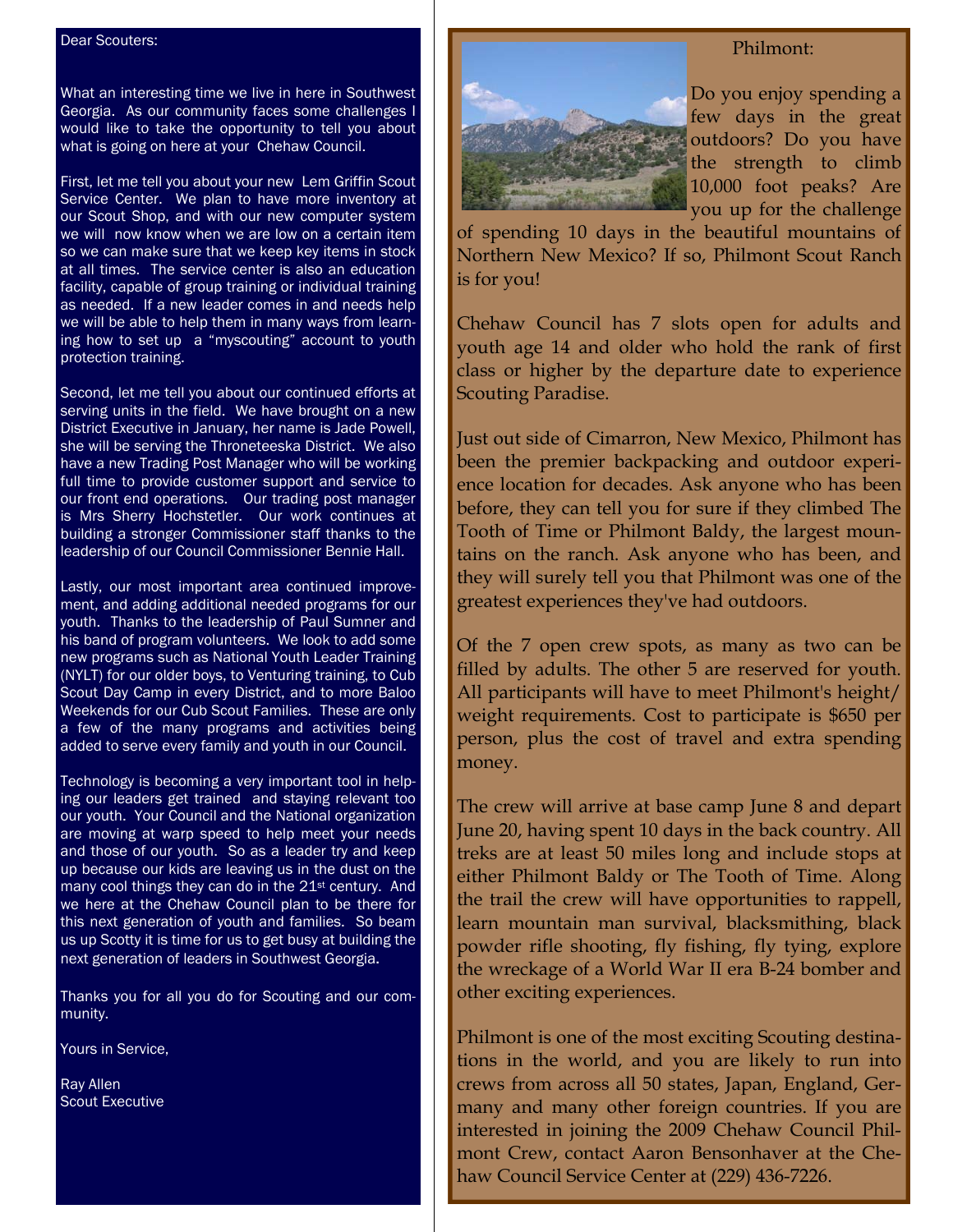### **Aguila District**



The Council Pinewood Derby is scheduled for May 2, 2009 at the Albany Mall. It is all Open Class. For more information, contact Aaron at (229) 436-7226.



# Thronateeska District



After 11 years as a Cub Scout and Boy Scout, 1 7 - y e a r - o l d Matthew Lingefelt will soon reach the or ganization's highest honor -Eagle Scout.

Matthew has been working many years to become an Eagle Scout, acquiring different merit badges along the way such as First Aid and Swimming. His final requirement, which he recently completed, was his community service project. To

 complete this, he reached out to a local organization, the Friends of the Cordele Carnegie Library.

The Friends of the Library accepts donations of used books, which it then resells at its monthly Used Book Sale. These monies are then used to purchase new books for library patrons to en- $\%$  joy and to fund various

projects. To facilitate the sale, the Used Book section, l

ocated on the lower level of the library, needed sturdier bookshelves to hold and display the donated books. As Matthew's project, he decided to construct and donate bookcases for this area, the first to complete his Eagle project, the others as a "thank you from the Boy Scouts" to this important organization dedicated to literacy in the community.

In completing this project, Matthew enlisted the help of friends, family and fellow members of Troop 270. They spent a total of 94 hours on the project, dedicating many nights and weekends to its completion. On January 13, the first bookcase was delivered to the library. Ms. Lori Holloway, president of the Friends of the Cordele Carnegie Library, accepted the bookshelf on behalf of the organization.

Matthew is the son of Robert and Michele Linge- $\stackrel{\text{\tiny{*}}}{\sim}$  felt of Arabi. He is also a home-school student. In the future, he plans to attend South Georgia Tech and to help out at Troop 270 as an adult leader.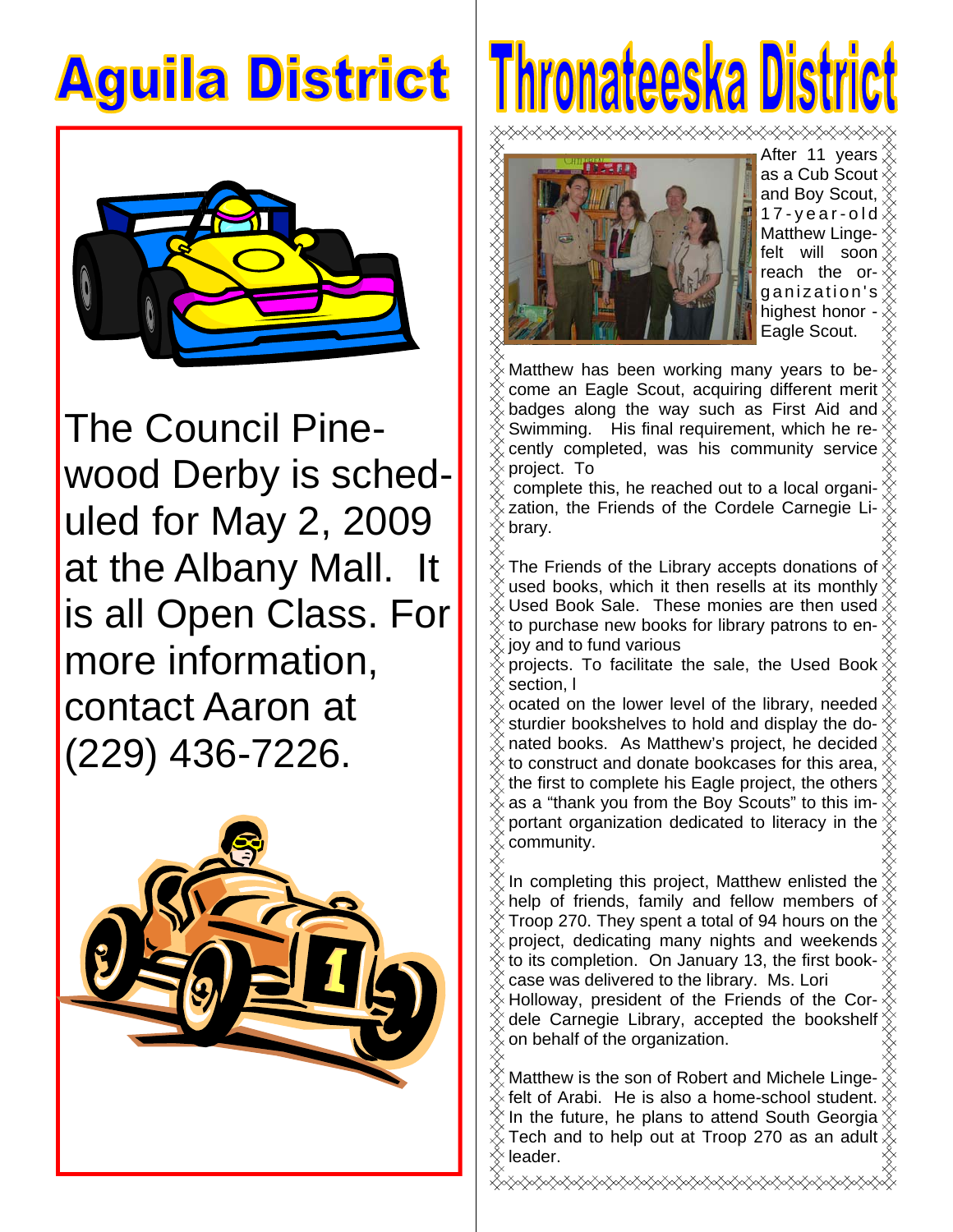## Order of the Arrow



Sometimes, when one is a member of an organization that prides itself on devotion to such high ideals as "Service" and "self-denial", it becomes all too easy to forget that people aren't machines; too much work and too little play tends to leave people burnt out, and tired of service. This is especially true of teenagers and young adults, which (coincidentally) form the core of our membership in Immokalee Lodge. As such, the recent Winter PowWow was a great refresher, to remind the guys that, while the lodge still expects devotion and service from us all,

our founding point of "Cheerfulness" is not left casually by the wayside.

 The weekend began with Leadership Training for the Officers of the Lodge as well as a number of Ordeal and Brotherhood members on the Friday evening before Powwow. The boys who attended learned a great deal about the role of the OA Representatives, as well as the importance of Brotherhood membership conversion. To cap it all off, we had the training catered by Sbarro, the Italian Eatery!

Morning events began with Wixchixin, aka Rugby/Football/Soccer. As usual the Arrowmen quickly moved past the bizarre rules, and had a great time. The Dark Clan took a swift victory in this game, as well as the "Big Frisbee" Ultimate. As we broke for lunch, a few tell-tale drops of rain signaled the return of last year's sworn enemy.

 Scouts competed in Rollerball, Fire-Building, Min-Karts and Mini-Bikes, Every-Man-For-Himself Dodgeball, and finally the Obstacle Course…no one had downtime. The events in the evening wrapped up with a session of Scavenger Hunt, with five clued locations and five hidden.

 At the end of the day (and after a delicious Bar-B-Que by Mr. Tim McRae) the points were tallied… with the winners clear. As far as the team totals were concerened, The Dark Clan had won the day. Individual winners were as follows: Alex Paulk came in first  $1<sup>st</sup>$  Place and won a Sandisk Sansa Mp3 Player; Wesley Meadows was 1<sup>st</sup> Runner Up, and was awarded with a Youth (Competition-grade) football; finally, Cody Brienza was 2nd runner up and earned a Knife/Multi-tool Set.

 Even though the rain cancelled the plans for Capture the Flag, no one can say that it wasn't a great time. All reports were that the event was a success, and it is the Lodge's sincere hope that the boys carry this message to the rest of the youth: Even though those in the OA work hard? We play hard too!



2010 National Scout Jamboree Celebrating 100 years of Boy Scouts



The Chehaw Council plans to take a contingent of **seventy-two (72) Scouts** from our Council to the 2010 National Scout Jamboree. These positions are available on a first-come, first serve basis. Those who register beyond the first seventy-two (72) Scouts will go on a waiting list and will be notified if a position becomes available.

Scouts must be at least First Class Scouts and 12 years old by July1, 2010 and no older than 17 years old on July 1, 2010.

There is a \$100.00 deposit, so make your reservations NOW.

For more information, contact the Chehaw Council at (229) 436-7226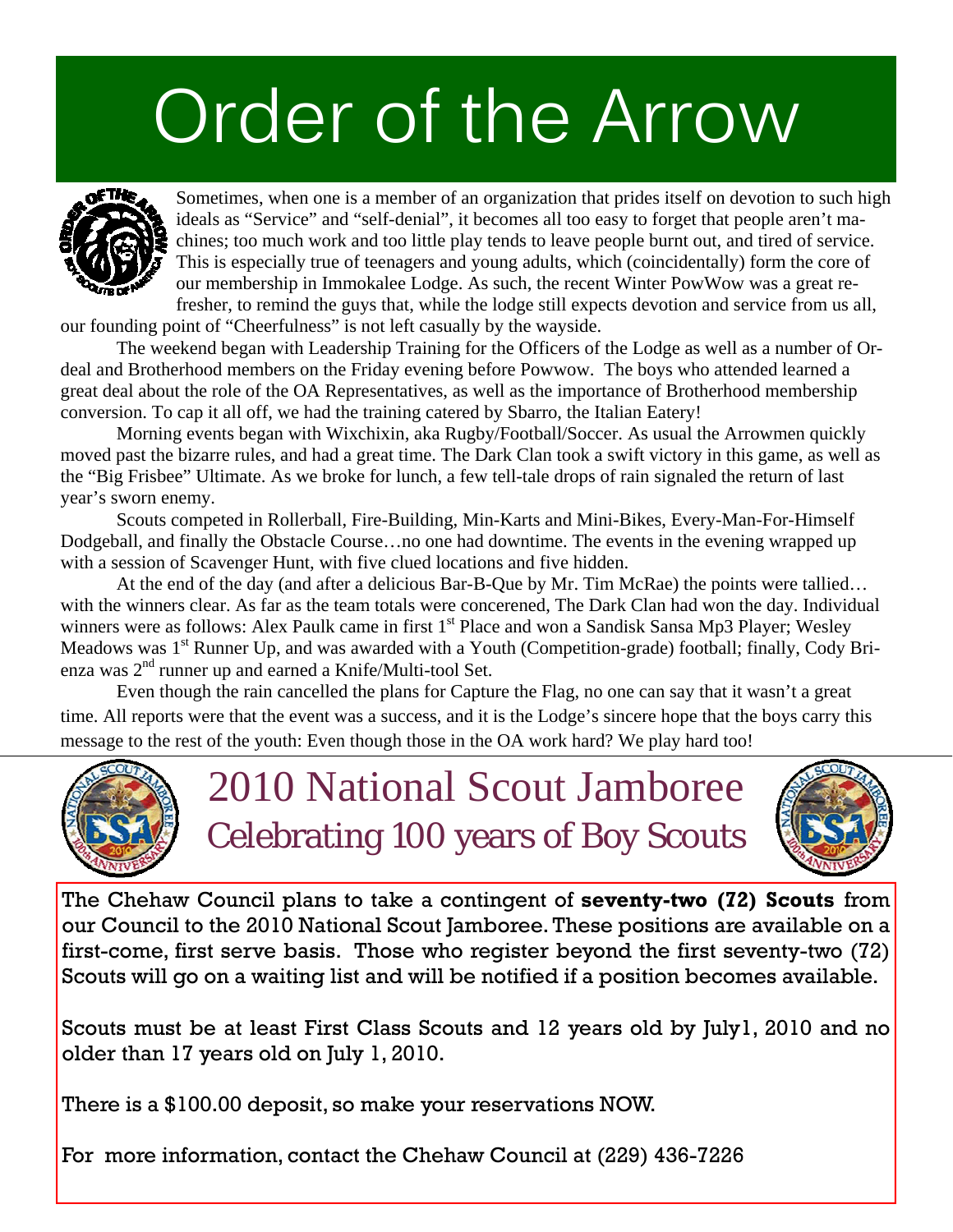

There is a new face in the Chehaw Council. Her name is Jade Powell, the new District Executive for Thronateeska. Jade comes to us with previous scouting experience, Girl Scouts. She is adjusting well in her duties and is excited about being the newest member of the Chehaw Council.

## Training



May 2nd—Council Pinewood Derby/Work Weekend at camp

May 9th—District Committee Training & Basic Leader Training

May 11th—Golf Tournament

May 25th—Memorial Day. Office closed

Popcorn is still available for sale. If you or your troop is interested contact Aaron at



 $(229)$  436-7726. M \*\*\*\*\*\*\*\*\*\*\*\*\*\*\*\*\*\*\*\*\* 计算 Summer Camp is approaching soon. \*\*\*\*\*\*\*\* The Summer Camp brochure is available online or from your District Executive. ଧ \*\*\*\*\*\*\*\*\*\*\*\*\*\*\*\*

 $\overline{\boldsymbol{a}}$  $\mathbf i$  $\mathbf n$  $\ddot{\mathbf{1}}$  ${\bf n}$ 

 $\boldsymbol{r}$ 

Training is crucial in any Boy Scout setting. All leaders, assistant leaders, and any other adult involved with the day

 $\mathbf n$ 

d

 $\mathbf O$ 

 ${\bf r}$ 

e

to day operations of the unit needs to be trained before any unit activity. This includes meetings, trips, and outings. Trainings are held throughout the calendar year. For more information on training or to schedule a training for your area, contact Jade Powell at qpowell@bsamail.org

Training